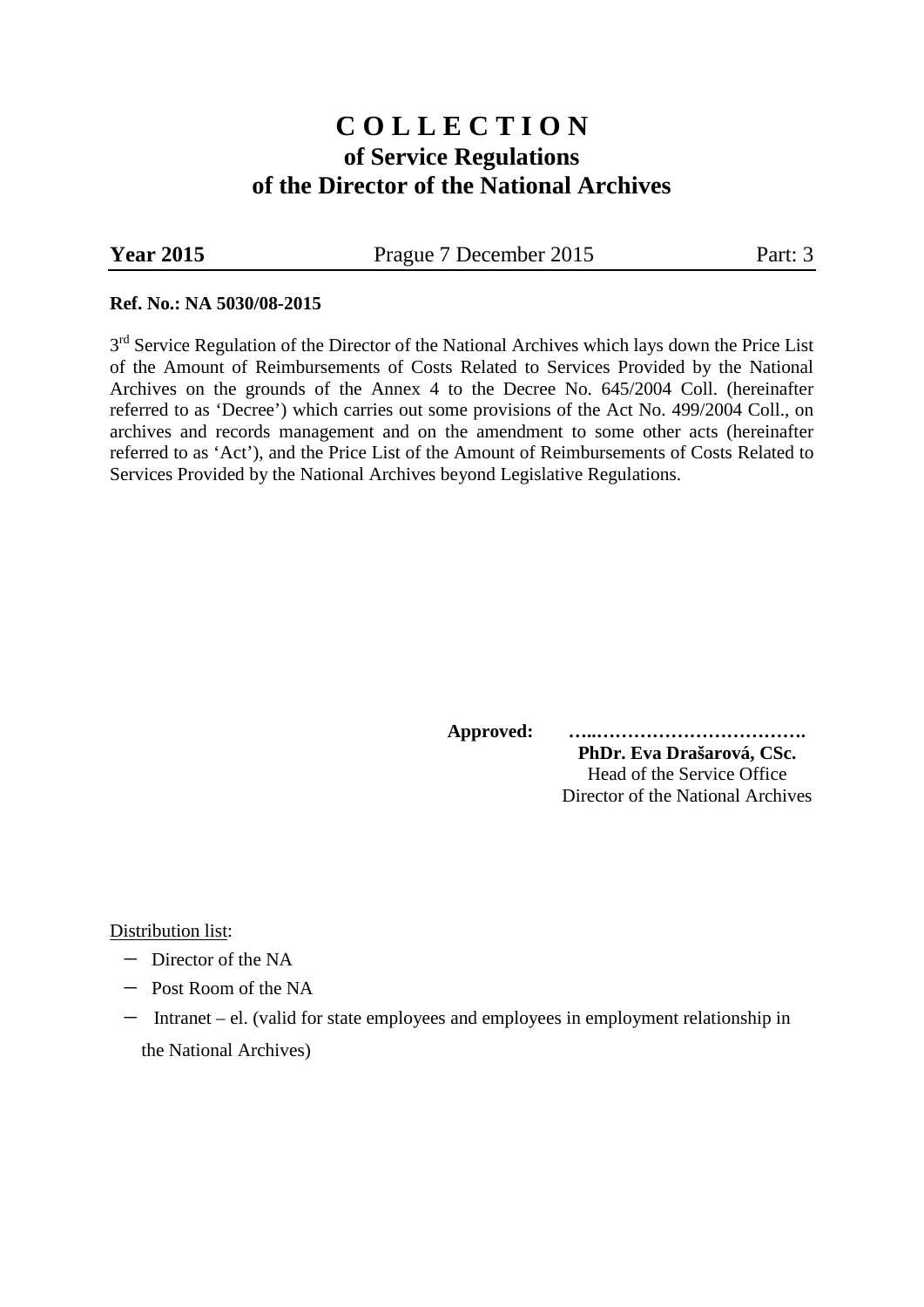## **3**

# **SERVICE REGULATION**

#### **of the Director of the National Archives**

of 7 December 2015

Which lays down the Price List of the Amount of Reimbursements of Costs Related to Services Provided by the National Archives on the grounds of the Annex 4 to the Decree No. 645/2004 Coll. (hereinafter referred to as 'Decree') which carries out some provisions of the Act No. 499/2004 Coll., on archives and records management and on the amendment to some other acts (hereinafter referred to as 'Act'), and the Price List of the Amount of Reimbursements of Costs Related to Services Provided by the National Archives beyond Legislative Regulations.

**Price List of the Amount of Reimbursements of Costs Related to Services Provided by the National Archives on the grounds of the Annex 4 to the Decree No. 645/2004 Coll. (hereinafter referred to as 'Decree') which carries out some provisions of the Act No. 499/2004 Coll., on archives and records management and on the amendment to some other acts (hereinafter referred to as 'Act')**

#### **A.**

#### **Extracts and transcriptions of archival records including notification of negative search result and authentication of copies made by public archives**

| 1. Making an extract or a transcription of | CZK 50 for each page or part thereof of an extract                                      |
|--------------------------------------------|-----------------------------------------------------------------------------------------|
| an archival record                         | or a transcription processed by the Archives                                            |
|                                            | 2. Authentication of a copy of an archival   CZK 30 for each authenticated page or part |
| record with its original housed in the     | thereof                                                                                 |
| Archives and made by the Archives          |                                                                                         |
| under section $B(1)$                       |                                                                                         |

#### **B. Reproductions of archival records**

| 1. Electrographic copying (in CZK per one photocopy page) |                  |                   |
|-----------------------------------------------------------|------------------|-------------------|
| 1.1 Black and white copying, one-sided                    | A <sub>4</sub>   | A3                |
| 1.1.1 Copying from loose sheets                           | CZK <sub>5</sub> | CZK <sub>8</sub>  |
| 1.1.2 Copying from bound sheets                           | CZK7             | <b>CZK 12</b>     |
| 1.2 Black and white copying, double-sided                 |                  |                   |
| 1.2.1 Copying from loose sheets                           | CZK <sub>8</sub> | <b>CZK 12</b>     |
| 1.1.2 Copying from bound sheets                           | <b>CZK 17</b>    | <b>CZK 22</b>     |
| 1.3 Colour copying, one-sided                             |                  |                   |
| 1.3.1 Copying from loose sheets                           | <b>CZK 25</b>    | CZK <sub>38</sub> |
| 1.3.2 Copying from bound sheets                           | CZK 33           | <b>CZK 46</b>     |
| 1.4 Colour copying, double-sided                          |                  |                   |
| 1.4.1 Copying from loose sheets                           | <b>CZK 40</b>    | $CZK$ 60          |
| 1.4.2 Copying from bound sheets                           | <b>CZK 53</b>    | CZK 80            |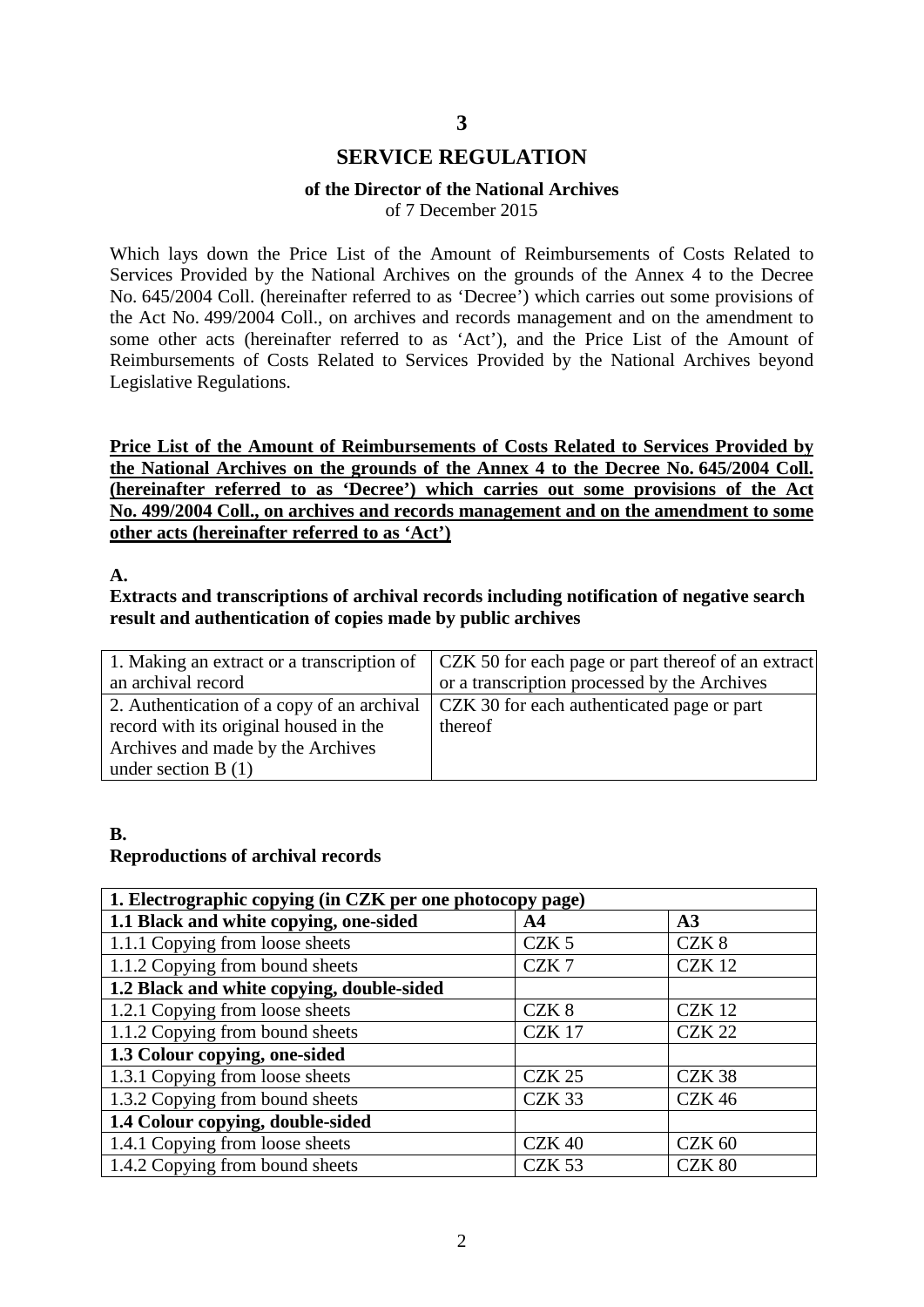| 2. Micrographic services – making of micro-records  |               |                               |
|-----------------------------------------------------|---------------|-------------------------------|
| 2.1 One frame $(45 \times 35 \text{ mm})$ of a 35mm | <b>CZK 32</b> | Not available in the National |
| microfilm                                           |               | Archives                      |
| 2.2 One frame $(24 \times 35 \text{ mm})$ of a 35mm | $CZK$ 20      | Not available in the National |
| microfilm                                           |               | Archives                      |
| 2.3 Copying of micro-records – one frame,           | $CZK$ 15      | Not available in the National |
| regardless of its size                              |               | Archives                      |
| 2.4 Reverse enlarging of a frame of 35mm            | $CZK$ 15      |                               |
| microfilm to a common office paper of A4,           |               |                               |
| A3 formats                                          |               |                               |

| 3. Digital reproductions                                                                |                          |  |
|-----------------------------------------------------------------------------------------|--------------------------|--|
| 3.1 Digital reproduction of a two-dimensional counterpart                               |                          |  |
| 3.1.1 Scanning counterparts up to format A4 included                                    | <b>CZK 10</b>            |  |
| 3.1.2 Scanning counterparts up to format A3 included                                    | <b>CZK 25</b>            |  |
| 3.1.3 Scanning large formats (A0+ included)                                             | <b>CZK 300</b>           |  |
| 3.1.4 Image of a counterpart up to format A3 included (carried                          | <b>CZK 25</b>            |  |
| out by a digital camera)                                                                |                          |  |
| 3.1.5 Image of a counterpart larger than format A3 (carried                             | <b>CZK 300</b>           |  |
| out by a digital camera)                                                                |                          |  |
| 3.1.6 Scanning archival records on transparent substrate (e.g.                          |                          |  |
| a negative, a plate), price per one image (frame)                                       |                          |  |
| 3.1.6.1 Scanning from a photographic film strip (roll)                                  | <b>CZK 20</b>            |  |
| 3.1.6.2 Scanning a separated film frame                                                 | <b>CZK 50</b>            |  |
| Increasing resolution by each 100 dpi (or part thereof) over                            | <b>CZK 20</b>            |  |
| 300 dpi                                                                                 |                          |  |
| Merging of several digital reproductions of a large-format                              | Not available in the     |  |
| counterpart into one image                                                              | <b>National Archives</b> |  |
| 3.2 Digital reproduction of a three-dimensional counterpart                             |                          |  |
| 3.2.1 One small- and medium-sized documentary shot                                      | Not available in the     |  |
| (preview) carried out by a digital camera                                               | <b>National Archives</b> |  |
| 3.2.2 One small- and medium-sized studio shot (for printing)                            | <b>CZK 1,500</b>         |  |
| carried out by a digital camera                                                         |                          |  |
| 3.3 Provision of a digital reproduction of a previously                                 | CZK <sub>5</sub>         |  |
| reproduced counterpart (one image; JPG, 300 dpi)                                        |                          |  |
| 3.4 Access to digital reproductions of analogue archival records, digital archival      |                          |  |
| records, and replicas of archival records through remote access shall be free of charge |                          |  |
| 3.5 Data recording                                                                      |                          |  |
| 3.5.1 CD, DVD including data recording and case                                         | CZK <sub>40</sub>        |  |

Newly made digital reproductions or replicas of digital archival records are provided in colour, with colour depth 24 bits or higher, in basic resolution 300 dpi, in the JPG, PDF, PDF/A, TIFF, PNG, or RAW format, without postproduction.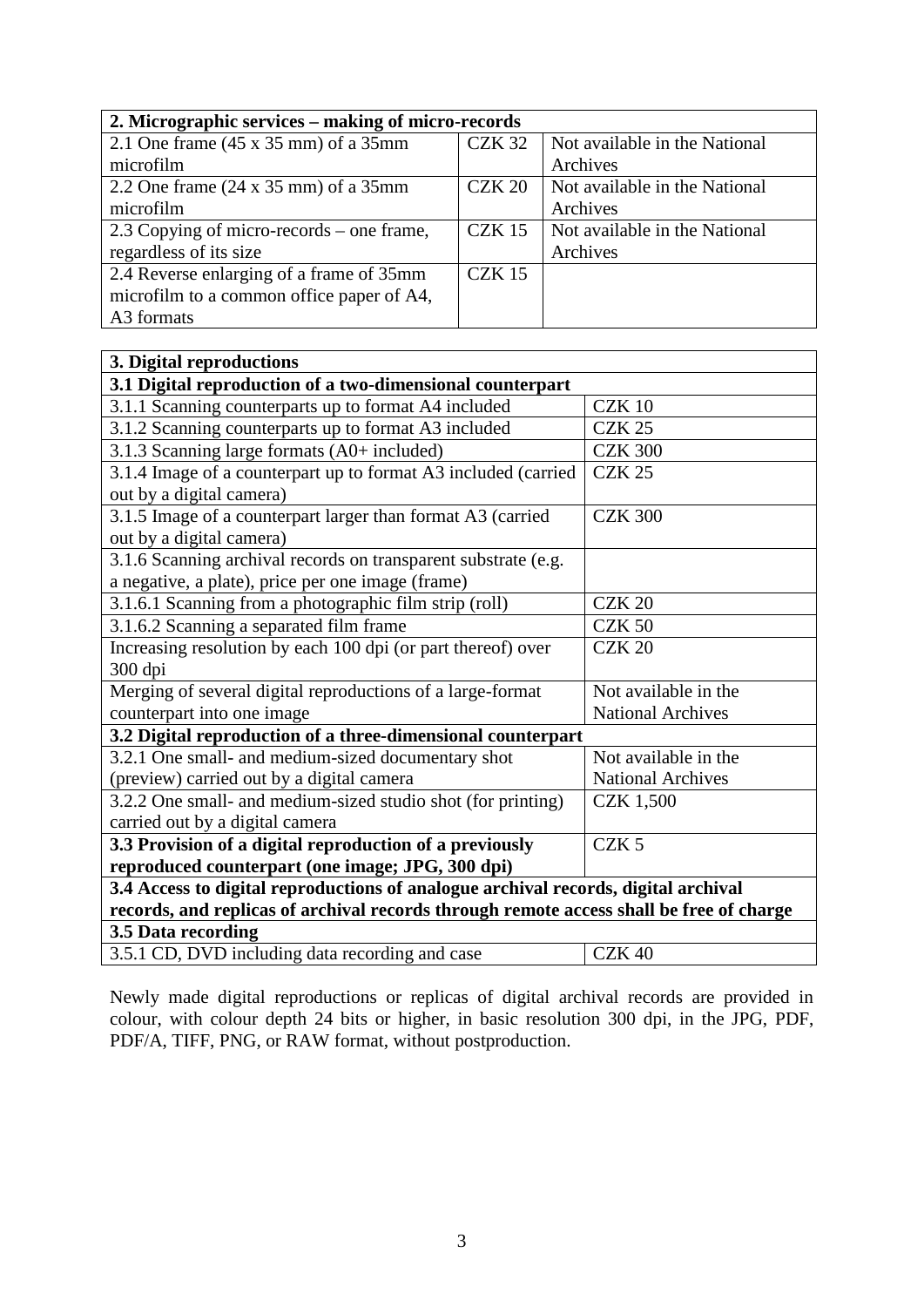# **C. Authentication**

| 1. Confirmation of accordance of a copy of an archival record in analogue form or its            |                          |  |
|--------------------------------------------------------------------------------------------------|--------------------------|--|
| digital reproduction with an archival record in analogue form housed in the Archives             |                          |  |
| 1.1 Processing the confirmation clause                                                           | $CZK$ 50                 |  |
| 1.2 Searching for an archival record and making a copy of the                                    | CZK 100 per hour of work |  |
| archival record in analogue or electronic form                                                   |                          |  |
| 2. Confirmation of accordance of a replica of an archival record in digital form with an         |                          |  |
| archival record in digital form or with a replica of an archival record in digital form          |                          |  |
| housed in the Archives                                                                           |                          |  |
| 2.1 Processing the confirmation clause                                                           | $CZK$ 50                 |  |
| 2.2 Searching for an archival record and making a replica of                                     | <b>CZK 100</b>           |  |
| the archival record in digital form                                                              |                          |  |
| 3. Confirmation of accordance of a copy of an archival record in analogue form or its            |                          |  |
| digital replica with an archival record in analogue form housed in the Archives, or of a         |                          |  |
| replica of an archival record in digital form with an archival record in digital form or with a  |                          |  |
| replica of an archival record in digital form housed in the Archives is carried out in relation  |                          |  |
| to copies and replicas of archival records created by the Archives. If accordance is confirmed   |                          |  |
| in relation to copies of archival records in analogue form, to digital reproductions of archival |                          |  |
| records in digital form, or to replicas of archival records submitted by an applicant requesting |                          |  |
| the confirmation, a reimbursement for processing the confirmation clause and for                 |                          |  |
| authentication belongs to the Archives in the amount of CZK 1,000.                               |                          |  |

# **D.**

# **Postal charges**

| 1. Postal charges                                                 |  |
|-------------------------------------------------------------------|--|
| 1.1 Postage shall be charged according to the valid price list of |  |
| postal service providers                                          |  |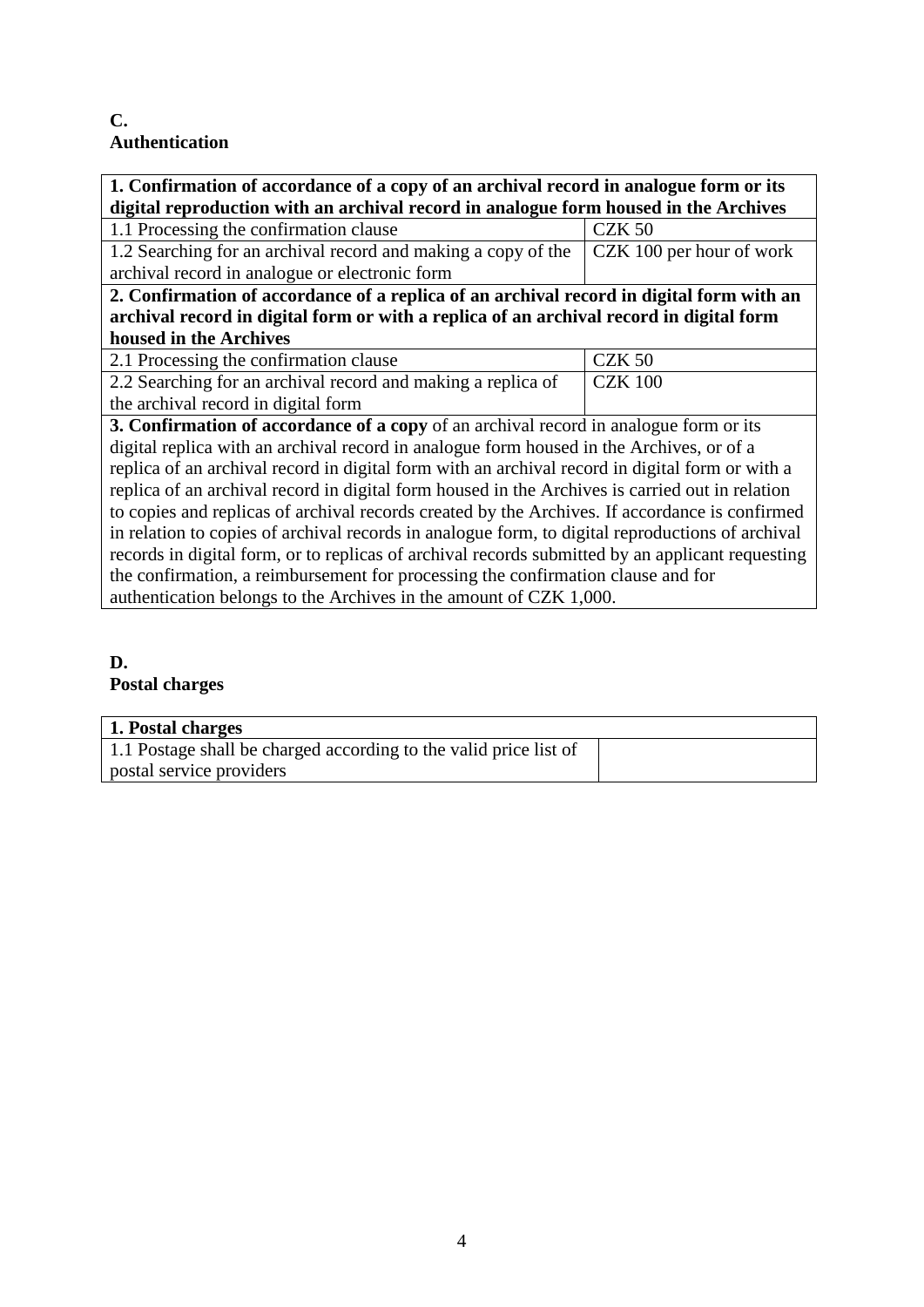# **Price List of the Amount of Reimbursements of Costs Related to Services Provided by the National Archives beyond Legislative Regulations**

## **E.**

# **Research**

| <b>1. Research</b> (finding required information and drawing up a comprehensive report based on |                |  |
|-------------------------------------------------------------------------------------------------|----------------|--|
| finding and excerption of relevant archival records, finding aids, and other expert sources)    |                |  |
| 1.1 Price per one hour of work                                                                  | <b>CZK 250</b> |  |

#### **F.**

# **Provision of digital reproductions of cinematographic and audio archival records**

| 1. Provision of digital reproductions of cinematographic and audio archival records |                             |  |
|-------------------------------------------------------------------------------------|-----------------------------|--|
| (Records are provided without further postproduction and editing.)                  |                             |  |
| <b>1.1 Handling fee</b> (search and preparation of archival records for             | <b>CZK 250</b>              |  |
| transcription, necessary restoration interventions included);                       |                             |  |
| price per one hour of work or part thereof                                          |                             |  |
| 1.2 Cinematographic archival records                                                |                             |  |
| 1.2.1 Transcription of a film reel                                                  | Price of external           |  |
|                                                                                     | $contractor + handling fee$ |  |
| 1.2.2 Copy of a digital transcript of a film reel (per one hour of                  | $CZK 250 +$                 |  |
| recording or part thereof) in MPEG-2 format                                         | price of a carrier          |  |
| 1.2.3 Digital copy of a VHS cassette (per one hour of recording                     | $CZK 250 +$                 |  |
| or part thereof) in MPEG-2 format                                                   | price of a carrier          |  |
| 1.2.4 Above-standard digitisation services/unusual formats                          | Price of external           |  |
|                                                                                     | $contractor + handling fee$ |  |
| 1.3 Audio archival records                                                          |                             |  |
| 1.3.1 Transcription of magnetic tapes                                               | Price of external           |  |
|                                                                                     | $contractor + handling fee$ |  |
| 1.3.2 Transcription of compact cassettes (per one hour of                           | $CZK 250 +$                 |  |
| recording or part thereof) in MP3 format                                            | price of a carrier          |  |
| 1.3.3 Transcription of gramophone records                                           | Price of external           |  |
|                                                                                     | $contractor + handling fee$ |  |
| 1.3.4 Copy of digital transcript of audio archival records (per                     | $CZK 250 +$                 |  |
| one hour of recording or part thereof) in MP3 format                                | price of a carrier          |  |
| 1.3.5 Above-standard digitisation services/unusual formats                          | Price of external           |  |
|                                                                                     | $contractor + handling fee$ |  |

With regard to physical condition and protection of archival records, services of an external contractor are arranged by the National Archives exclusively.